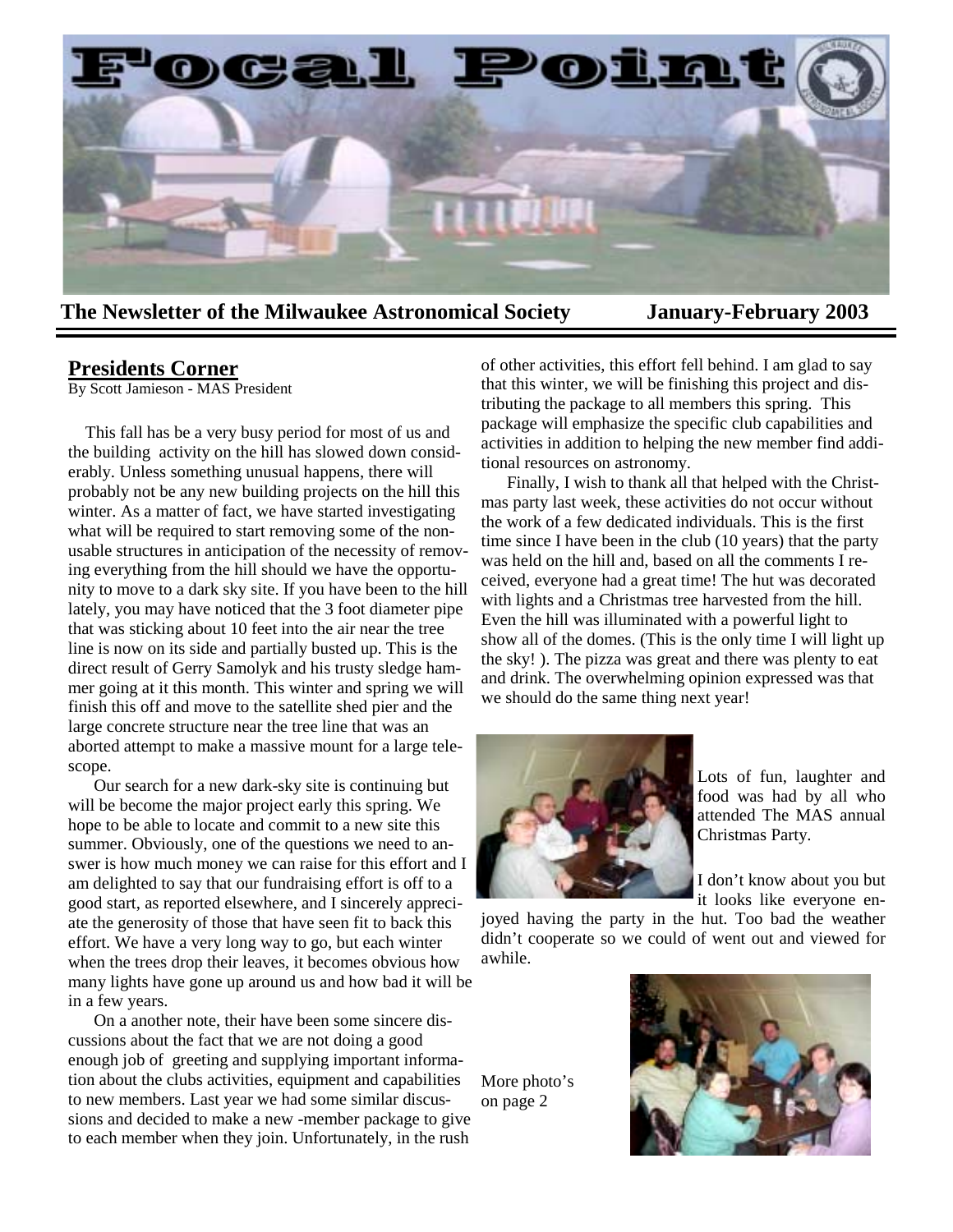# **Move Opinion update!!!**

By Vern Hoag - MAS Vice President

To all the members that replied to the opinion poll, thank you for your time. If you haven't yet, please take a few moments and send me your opinion and concerns. This is a very important decision for the MAS. Here are the results so far, 31 in favor and 1 against the move. Some of the concerns are as follows with a brief answer for each concern. If you feel you would like or need more information, please feel free to contact me:

#### vernhoag@bradleycorp.com

1). One of the biggest concerns even among those that want to move is the amount of work to get it done. I think the number of projects that have been One other response that was right to the point: done in the last 3 years is a good indication of what **"DO IT."**  can be done. Yes this is a far bigger project, we will need more help, but the result will be well worth it. Many members have expressed that they will be interested in helping.

2). Can we handle it financially? We will need

help that's for sure. We are off to a good start. One members concern is we will use up the Zemlock fund or raise dues. We do not plan on using the Zemlock fund at this time. Dues will not be raised to fund the move. When dues are raised (and they will have to be eventually) it will be because of the operating costs, mainly the insurance that has gone up considerably.

3). Will we lose most of the open house public from the Milwaukee area? True we might lose some of the Milwaukee public, but pick some up from the surrounding area. Darker skies will give that first timer a bigger wow effect, hopefully getting them to join.

4). Will parking and travel time be a problem. Until we get the lots in, parking could be a small problem. After that we should have more room than we have now. Travel time will be more for some less for others, just as it is now. Many members' express that they would rather drive farther to have darker skies and make the night of it.

# 5). The move will only be temporary, light pollution will make a future site unusable. This could

eventfully be true. But currently we are in the light bubble. Our years are very limited at the current site. If we can get land in the state forest, the club could last a very long time. The members that responded are willing to drive further to make it worth their time. Here are a couple of examples I have received:

"YES, I am in favor of finding a new site and YES I would use the site a lot more.

It's true that a longer drive would make it more 'inconvenient' for some, but aren't dark skies more important? After all, we are an astronomy club, aren't we?

I would be embarrassed to call myself a member of this club if I didn't support a darker sky site.

# **Note from the Editor**

Please keep me updated with any email address changes. Drop me an email at gparson@wi.rr.com

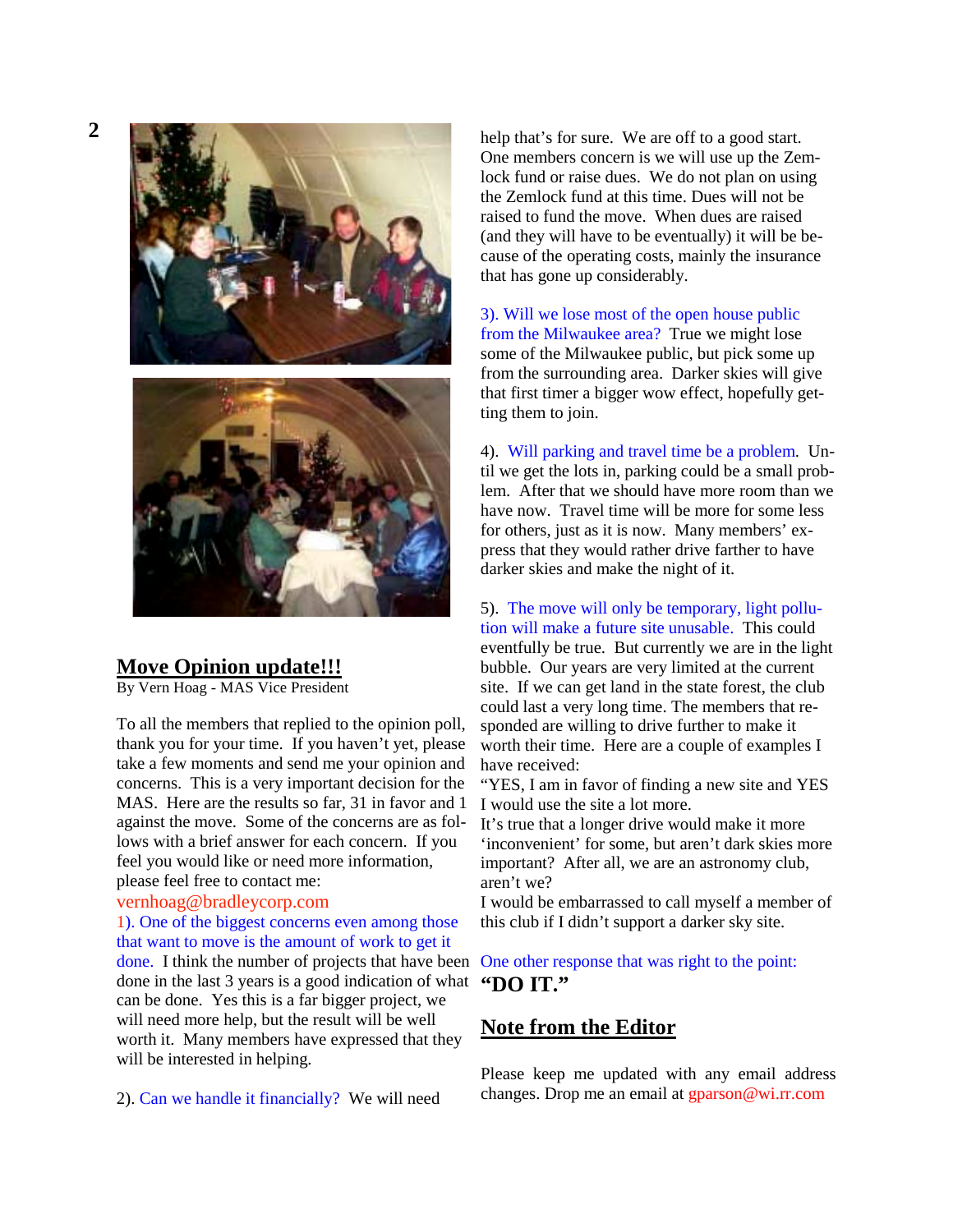# **Welcome New Members**

By Carlos Garces MAS membership chairman

We would like to welcome the following members to our club.

Mr. W. Ted Klumb and family Menomonee Fall's WI

Ms. C. Valerie Conley Shorewood, WI

Mr. Mark Skarich and family Milwaukee, WI

We hope to see all of you out at the hill very soon. Feel free to ask questions. There are a lot of very knowledgeable people in our club that are willing to help you.

# **Astronomical League NCRAL Awards**

By Lee Keith

Do you know someone who has dedicated their time and energy in pursuit of our hobby, Astronomy? Wouldn't you like to let them know they are appreciated for their hard work? This is your chance! It's time to make nominations for the NCRAL's Region Award. This award recognizes exceptional individual effort and meritorious service to amateur astronomy through their local astronomy club, public outreach, the NCRAL or the Astronomical League.

Using the guidelines outlined below, we have made it easier that ever to nominate someone you feel deserves this award. This award will be presented in a special ceremony at the dinner banquet concluding the NCRAL regional convention in Sturgeon Bay, Wisconsin on Saturday, May 4<sup>th</sup>, 2003. **Nominations must be received by March 31, 2003.**

The rules for nomination are as follows:

1. The individual must be a member on good standing either through an A.L. member

organization or as a current member-atlarge in the North Central Region.

- 2. The three current regional officers and the regional representative are NOT eligible for this award. Past winners are also ineligible for this award.
- 3. The regional officers and the regional representative are the voters and will base their decision on the information provided. Each member votes independently and will use their best judgment. All decisions are final.
- 4. The winner will not be revealed until the banquet at the end of the convention. Those not chosen will not be revealed.
- 5. All non-winning nominations will be kept on file for two years after submission. After such time, a new nomination will need to be completed.

Please contact Lee Keith at leekeith1@juno.com or 414-425-2331 for a nomination form. Ty Westbrook can be contacted at 920-733-7264 or ellwest4@aol.com for more information. Please note that a nomination requires the following:

- 1. A statement of the nominee's accomplishments in one or more of the areas listed under criteria. This statement should not exceed 3 double spaced pages (1,000 words). Length does not necessarily equal strength. The statement should include:
	- a. Number of years in office or committee membership and dates of such membership.
	- b. Length of time of participation in public education, number of presentations, etc.
- 2. Supporting data. Please include any relevant newspaper clippings, photos and other articles supporting the nomination. For service to groups such as schools, scouts, etc., it would help the nominating committee if you could obtain a brief statement from the teacher, leader chair, etc. on the usefulness of the presentation.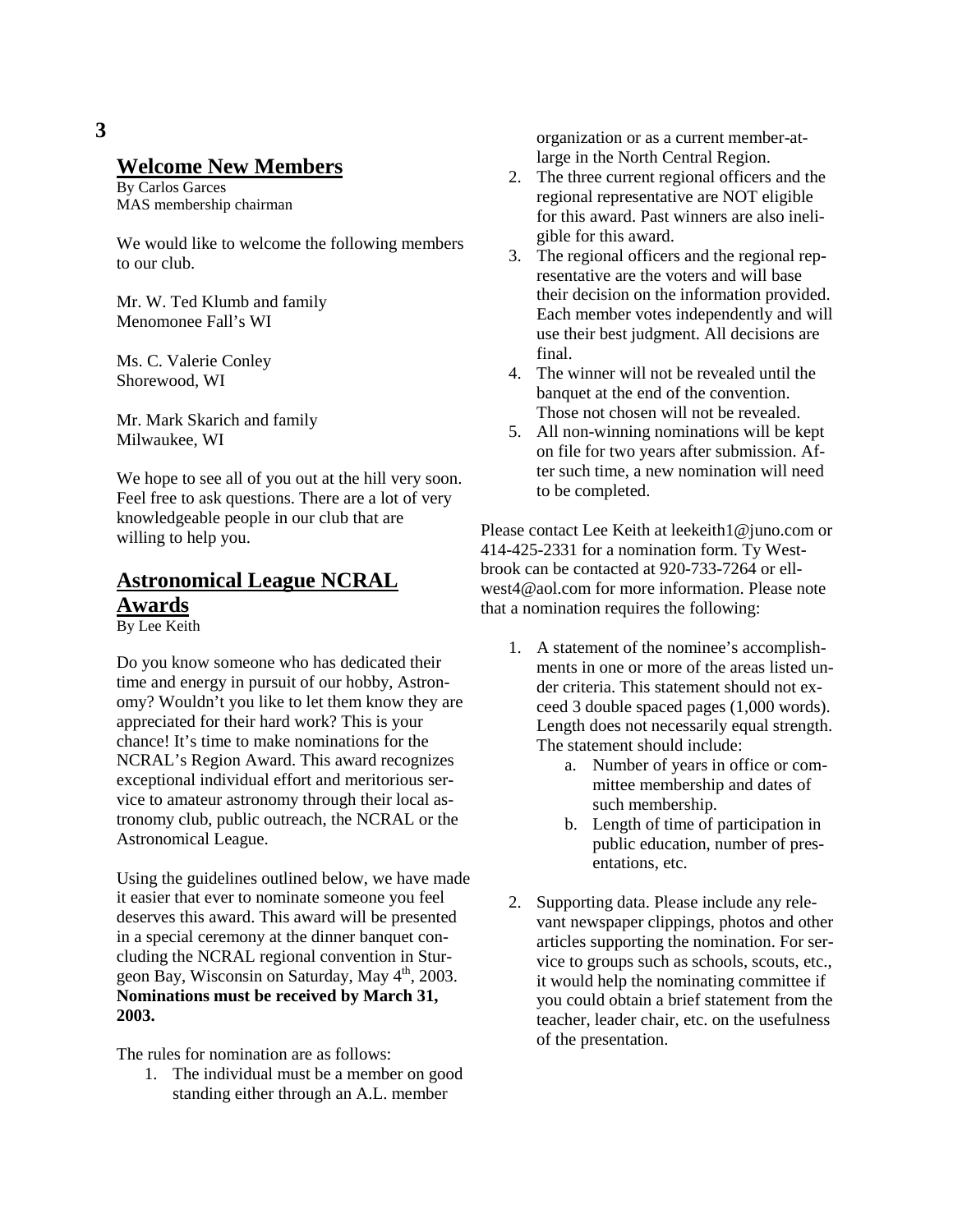**Why bother to wish upon a star.....it might take 200 million light years to get your wish granted. 4** 

 **Author unknown**

# **General Meetings**

The January, February, March and April meeting will be at the UWM physics building On the corner of Kenwood and Cramer see map below.



# **The Albrecht Fund Update!!!**

By Gary Parson

The Albrecht fund was established several months ago when long time member **Bill Albrecht** donated a very generous \$1000.00 for our club to start looking for new property to build MAS's future. It has long been known that a move is inevitable to help keep our club alive and well. The future of this club is not only in CCD imaging, it's main focus should be the ability to observe under dark skies. Since Bill has donated the first amount other members have stepped forward to help build the fund, they are **Virgil Tangney, Tom Schmidtkunz** and **President Scott Jamieson** and the total amount to date is **\$2600.00**. We would like to thank these members for their generosity and encourage any and everyone else to help out if possible with the moving fund.

# **Happy New Year!!!!!**

I would like to take this opportunity to wish all of our members a Happy and prosperous New Year.



**How to find it** By Gary Parson

Star chart and all research is from the book **Skywatching** written by David H. Levy. This is a book I would recommend for any beginner.

This month's target is the Constellation Andromeda (an-DROH-me-duh) The chained Princess. Andromeda is one of the earliest constellation to be named. The mythology is a lush and diversified one.

Including the stories behind several other constellations.

Finding andromeda is pretty simple. Cassiopeia is directly north and Pegasus to its south. Find polaris (North star) then move east until you see the large W of cassiopeia then head directly south. The first star of the constellation is the star **Alpheratz** it is the northeast star in square of **Pegasus**. It is rich with many telescopic targets which include **M31 the andromeda galaxy**. It is the closest major galaxy to earth. It's a spiral galaxy like our own Milky Way. It has over 200 billion stars, clouds, dust and gas. It can be seen with binoculars from most cities and with the naked eye in a dark sky setting. In the field of view of a small telescope you can see it's two neighbor spiral galaxies **M32** and **M110.**

The star **Gamma Andromedae** is a gorgeous double star. The brightest of the two is a golden yellow and the other is greenish blue.

**Continued on page 5**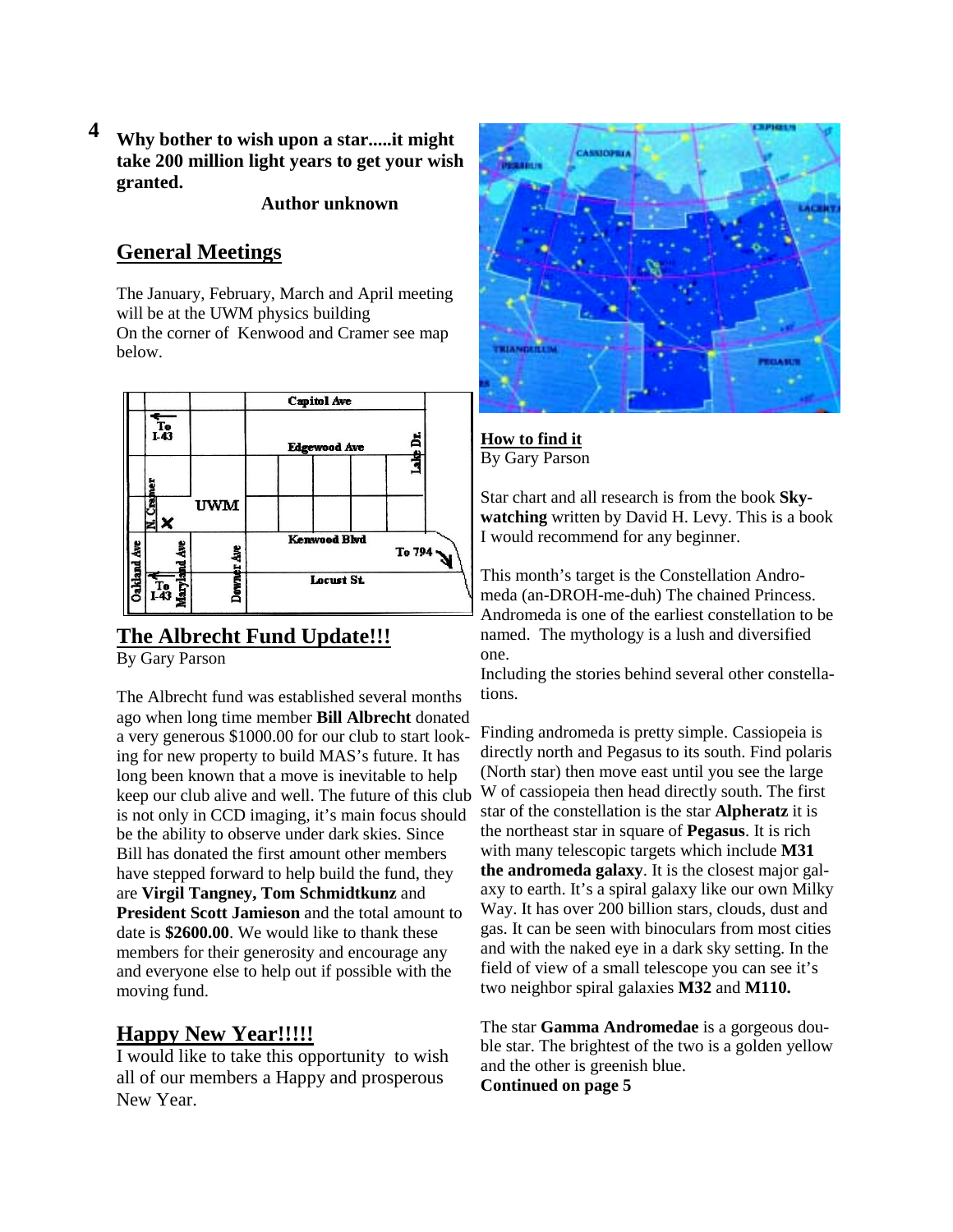5



Photo above: The Andromeda galaxy **M31** and neighboring galaxies **M32** and **M110.** Photo of the Andromeda galaxy borrowed from the book Skywatching by David H. Levy.

Other targets that can be found in Andromeda are **NGC 752** which is a open star cluster that lies 5 degree's south of Gamma Andromedae. **NGC 752**  is best seen with binoculars or at very low power in your telescope.

edge. It will take a pretty good sized telescope, probably a 10 or 12in and a dark sky site to see it.

**NGC7662** is one of the brighter planetary nebulae. In smaller scopes it lacks clarity, it's looks like a greenish star but a larger scope will resolve it to be a doughnut shaped disk with a central star about 30arc seconds across.

**NGC 7686** is a open star cluster located in the northwest corner of the constellation Andromeda.

I hope this helps you to find and enjoy the Constellation Andromeda.

## **Library News**

By Scott Laskowski MAS Librarian and Historian

We have several additions to the library this time which include:

### **NASA 25 years: The greatest show in space-1995**

Ten VHS tapes (approximately 10 hours) show the history of U.S. manned spaceflight. Mercury, Gemini, Apollo, Skylab and the space shuttle. All the pride of triumph to the despair of disaster are documented with actual footage from NASA. Entertaining, but what mankind has done is miraculous. (Donated by member Neil Simmons; Thank you .)

## **The Universe in a Nutshell by Stephen Hawking-2001**

The title implies "A theory of everything" **GUT** (grand unified theory) and Stephen Hawking a theoritical physicist is considered to be on the fore front of its understanding and cosmological consequences. **The companion volume A Brief History of Time-1998** was influential giving a perspective of the evolutionof our universe on a popular level. In a nutshell it shows we live in a strange place, actually stranger than fiction the book is "far out", mind boggling, thought provoking and a cosmological thriller.

#### **NGC 891** is spiral galaxy that is actually viewed on **probing deep space and guarding Earth from inter-Seeing in the Dark - How backyard stargazers are planetary Peril by Timothy Ferris-2002**

The subtitle is sort of deceptive. This book encompasses many facets of amateur astronomy. With Ferris's literary style, featuring a poetic domain, what can we do, Photography, science? Many of the chapters feature guest experts in all kinds of concerns to amateurs astronomers and their contributions. (Recommended by member David Weier)

I would like to thank all our members for any donations or suggestions. If you have a suggestion please call me or write me with the Title, Author, publisher, date and the cost. I can be reached at:

Telephone:414-421-3517

Scott Laskowski 4015 W Grange Ave. Greenfield, WI 53221